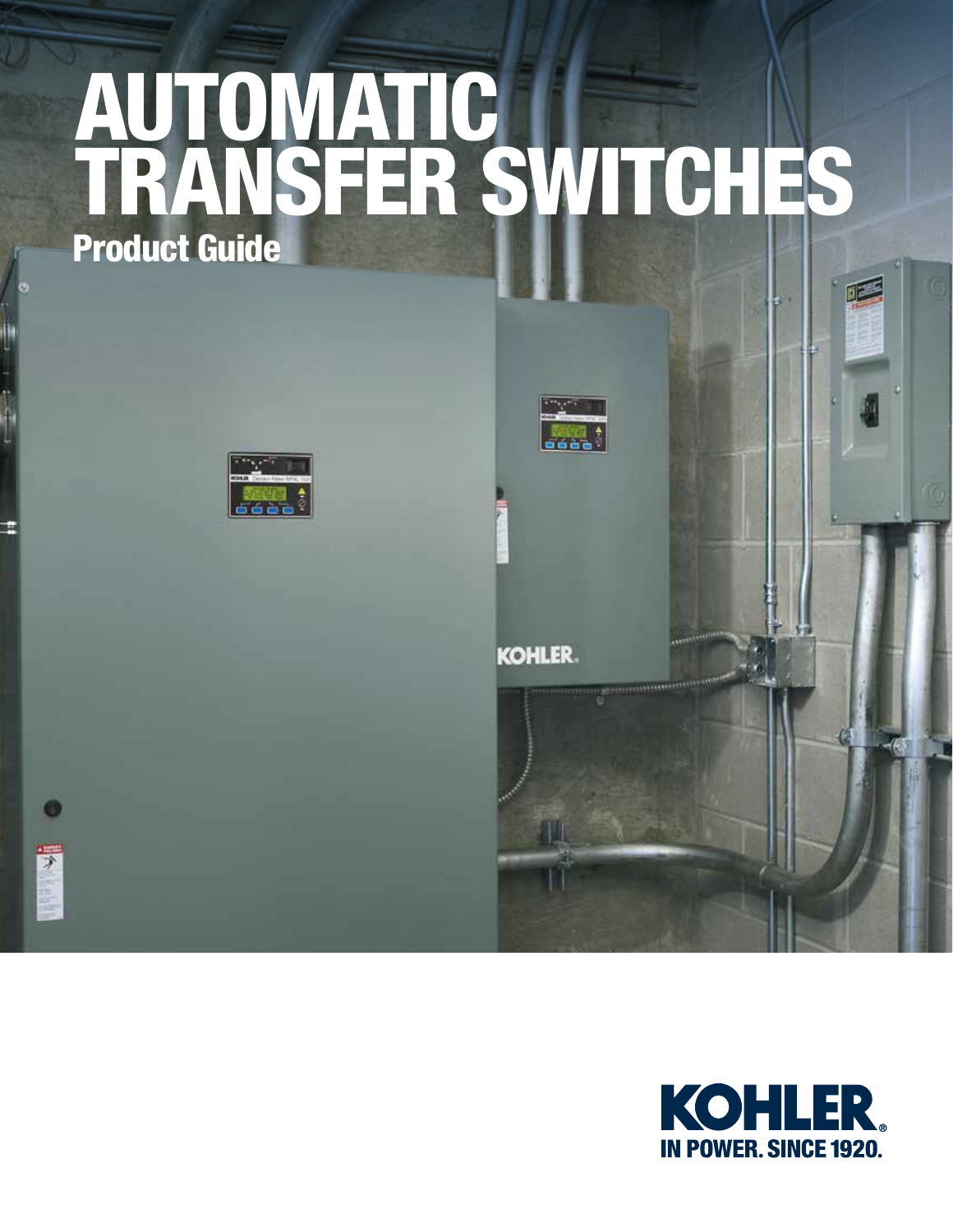## CUSTOM CONFIGURATION The chart tells the story.

You can custom configure switches by choosing the exact components needed. This standard process allows Kohler to provide the correct switch for your application with delivery in the shortest amount of time. Each letter and numeral corresponds to a specific element of the ATS. Here's an example.



#### KOHLER. AUTOMATIC TRANSFER SWITCH (K)

- Bypass-isolation mechanism (B)
- Programmed transition (P)
- Decision-Maker® MPAC® 1500 controller (D)
- 480 V, 60 Hz (M)
- 4-pole, 4-wire with switched neutral (V)
	- NEMA 1 enclosure (A)
	- Rated at 150 amps (0150)
	- Standard connection (S)



*KBP-DMVA-0150B*

| <b>Mechanism</b>              | <b>Transition</b> | <b>Controls</b>            | <b>Voltage</b>             | <b>Poles/Wires</b>                       |  |
|-------------------------------|-------------------|----------------------------|----------------------------|------------------------------------------|--|
| S-Standard (Specific Breaker) | S-Standard        | J - MPAC 750               | $C - 208 V / 60 Hz$        | T - 3-Pole / 4-Wire, Solid Neutral       |  |
| C - Standard (Any Breaker)    | P - Programmed    | A - MPAC 1200              | $D - 220 V / 50 Hz$        | N - 2-Pole / 3-Wire, Solid Neutral       |  |
| B - Bypass-Isolation (Type B) | C - Closed        | D - MPAC 1500              | $F - 240 V / 60 Hz$        | V - 4-Pole / 4-Wire, Switched Neutral    |  |
| G - Bypass-Isolation (Type G) |                   | B - MPAC 1200 nonautomatic | $G - 380 V / 50 Hz$        | W - 4-Pole / 4-Wire, Overlapping Neutral |  |
| <b>E</b> - Service Entrance   |                   | F - MPAC 1500 nonautomatic | $H - 400 V / 50 Hz$        |                                          |  |
|                               |                   |                            | $J - 416 V / 50 Hz$        |                                          |  |
|                               |                   |                            | $K - 440 V / 60 Hz$        |                                          |  |
|                               |                   |                            | $M - 480 V / 60 Hz$        |                                          |  |
|                               |                   |                            | $N - 600 V / 60 Hz$        |                                          |  |
|                               |                   |                            | $P - 380 V / 60 Hz$        |                                          |  |
|                               |                   |                            | $R - 220 V / 60 Hz$        |                                          |  |
| <b>Enclosure</b>              | <b>Amps</b>       | <b>Connection</b>          | <b>Utility (KEP)</b>       | <b>Generator (KEP)</b>                   |  |
|                               | $30 - 4000$       | S - Standard               | M - MCCB TM 100-200 A      | K-MCSW 100-1200 A                        |  |
|                               |                   | $F$ – Front                | N - MCCB ET 250-800 A      | M - MCCB TM 100-200 A                    |  |
|                               |                   |                            | P - MCCB ET GF 1000-1200 A | N - MCCB ET 250-1200 A                   |  |
|                               |                   |                            | $R - ICCB ET 800 A$        | $Q - ICSW 800 - 4000 A$                  |  |
|                               |                   |                            | T - ICCB ET GF 1000-4000 A | R - ICCB ET 800-4000 A                   |  |
|                               |                   |                            |                            |                                          |  |

MCCB = Molded-Case Circuit Breaker ICCB = Insulated-Case Circuit Breaker

MCSW = Molded-Case Switch ICSW = Insulated-Case Switch

TM = Thermal-Magnetic Trip Unit ET = Electronic Trip Unit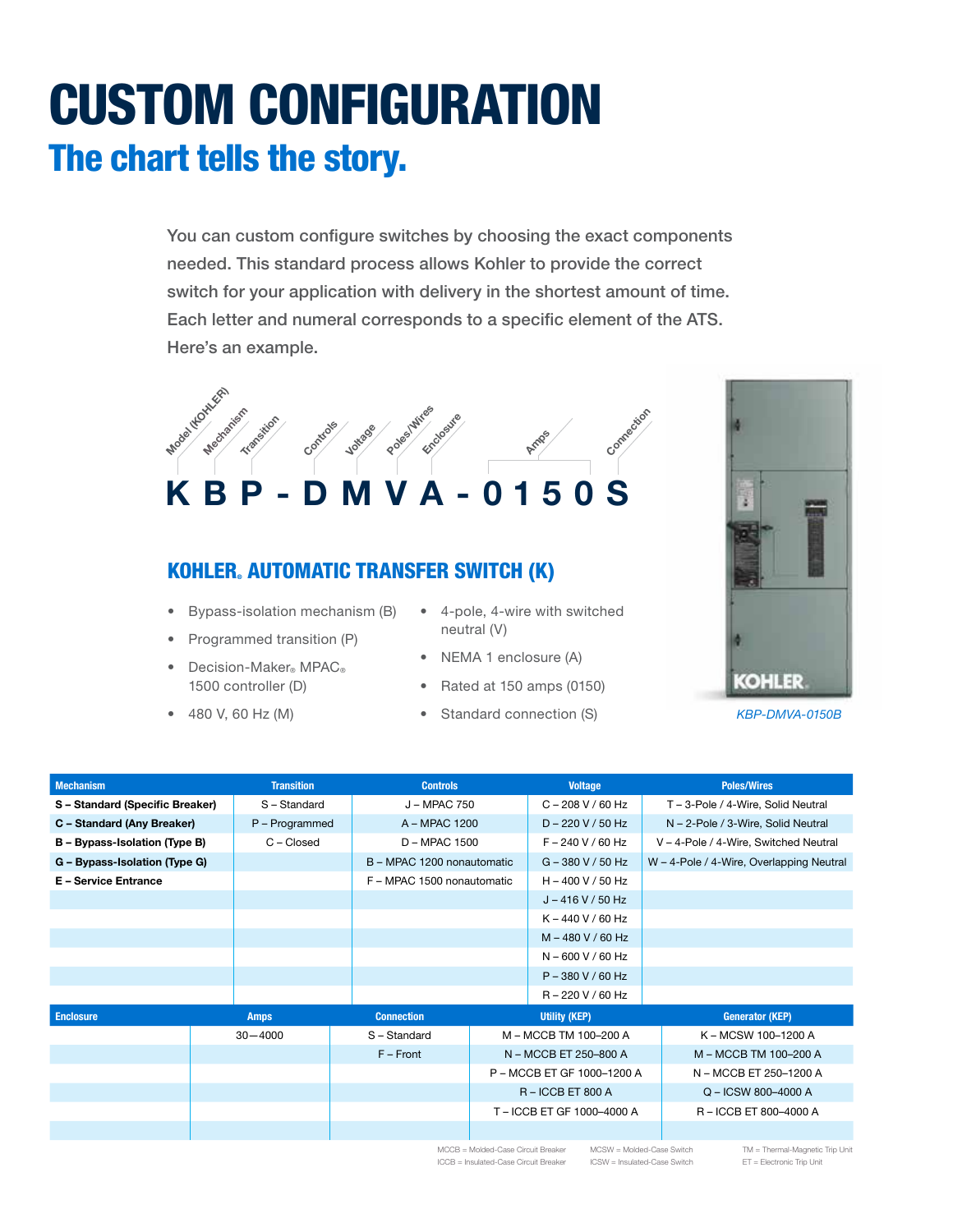#### THERE ARE THOUSANDS OF WAYS TO CUSTOM CONFIGURE AN AUTOMATIC TRANSFER SWITCH. HERE'S AN OVERVIEW.

| <b>Models</b> | <b>Mechanisms</b> | <b>Transitions</b> | <b>Controllers</b> | <b>Voltages</b>                 | <b>Poles/Wires</b> | <b>Enclosures</b> | <b>Amps</b>                                        | <b>Connections</b> |
|---------------|-------------------|--------------------|--------------------|---------------------------------|--------------------|-------------------|----------------------------------------------------|--------------------|
| K             | S                 | S                  | A, B, J            | C, D, F, G, H, J, K, M, P, R    | N, T, V            | A, B, C, D, F, G  | 40, 80, 100, 150, 200, 225,<br>260, 400, 600, 1000 | S                  |
| K             | $\mathsf{C}$      | S                  | A, B, D, F         | C, D, F, G, H, J, K, M, N, P, R | N, T, V, W         | A, B, C, D, F, G  | 30, 70, 104, 150, 230, 260,<br>400, 600, 800       | S                  |
| K             | C                 | S                  | A, B, D, F         | C, D, F, G, H, J, K, M, N, P, R | <b>T, V, W</b>     | A, B, C, D, F, G  | 1000, 1200                                         | S                  |
| K             | $\mathsf{C}$      | S                  | A, B, D, F         | C, D, F, G, H, J, K, M, N, P, R | <b>T, V, W</b>     | A, C, G           | 1600, 2000, 2600, 3000                             | S                  |
| K             | C                 | S                  | A, B, D, F         | C, D, F, G, H, J, K, M, N, P, R | <b>T. V. W.</b>    | A, C              | 4000                                               | S                  |
| K             | $\mathsf{C}$      | S                  | A, B, D, F         | C, D, F, G, H, J, K, M, P, R    | N, T, W            | A, B, C, D, F, G  | 200                                                | S                  |
| K             | C                 | P                  | A, B, D, F         | C, D, F, G, H, J, K, M, N, P, R | N, T, W            | A, B, C, D, F, G  | 150, 225, 260, 400, 600, 800                       | S                  |
| K             | $\mathsf{C}$      | P                  | A, B, D, F         | C, D, F, G, H, J, K, M, N, P, R | T, V               | A, B, C, D, F, G  | 1000, 1200                                         | S.                 |
| K             | C                 | P                  | A, B, D, F         | C, D, F, G, H, J, K, M, N, P, R | T, V               | A, C, G           | 1600, 2000, 2600, 3000                             | S                  |
| K             | $\mathsf{C}$      | P                  | A, B, D, F         | C, D, F, G, H, J, K, M, N, P, R | T, V               | A, C              | 4000                                               | S                  |
| K             | C                 | C                  | A, D               | C, D, F, G, H, J, K, M, N, P, R | N, T, V            | A, B, C, D, F     | 150, 260, 400, 600, 800                            | S                  |
| K             | C                 | C                  | A, D               | C, D, F, G, H, J, K, M, N, P, R | T, V               | A, B, C, D, F     | 1000, 1200                                         | S                  |
| K             | C                 | C                  | A, D               | C, D, F, G, H, J, K, M, N, P, R | T, V               | A, C              | 1600, 2000, 3000, 4000                             | S                  |
| K             | C                 | S                  | A, B, D, F         | C, D, F, G, H, J, K, M, N, P, R | <b>T, V, W</b>     | A, C, G           | 1600, 2000                                         | F                  |
| K             | C                 | P                  | A, B, D, F         | C, D, F, G, H, J, K, M, N, P, R | T, V               | A, C, G           | 1600, 2000                                         | F                  |
| K             | C                 | C                  | A, D               | C, D, F, G, H, J, K, M, N, P, R | T, V               | A, C              | 1600, 2000                                         | F                  |

**STANDARD ATS** Has a single mechanism that transfers the load from one power source to another power source.

#### BYPASS-ISOLATION ATS Bundles an automatic and a manual transfer switch into a single unit

| <b>Models</b> | <b>Mechanisms</b> | <b>Transitions</b> | <b>Controllers</b> | <b>Voltages</b>                 | <b>Poles/Wires</b> | <b>Enclosures</b> | <b>Amps</b>                                                          | <b>Connections</b> |
|---------------|-------------------|--------------------|--------------------|---------------------------------|--------------------|-------------------|----------------------------------------------------------------------|--------------------|
| K             | B                 | S                  | D                  | C, D, F, G, H, J, K, M, N, P, R | N, T, V, W         | A                 | 150, 225, 260, 400                                                   | S                  |
| K             | B                 | <sub>S</sub>       | D                  | C, D, F, G, H, J, K, M, N, P, R | T.V.W              | $\overline{A}$    | 600, 800, 1000, 1200, 1600, 2000,<br>2600, 3000, 4000                | S                  |
| K             | B                 | P                  | D                  | C, D, F, G, H, J, K, M, N, P, R | N. T. V            | A                 | 150, 225, 260, 400, 600, 1000, 1200,<br>1600, 2000, 2600, 3000, 4000 | S                  |
| K             | B                 | S                  | D                  | C, D, F, G, H, J, K, M, N, P, R | <b>T.V.W</b>       | $\mathsf{A}$      | 800                                                                  | F                  |
| K             | B                 | P, C               | D                  | C, D, F, G, H, J, K, M, N, P, R | T, V               | A                 | 800                                                                  | S, F               |
| K             | B                 | $\mathsf{C}$       | D                  | C, D, F, G, H, J, K, M, N, P, R | N, T, V            | A                 | 150, 260, 240, 600                                                   | S                  |
| K             | B                 | C                  | D                  | C, D, F, G, H, J, K, M, N, P, R | T.V                | A                 | 1000, 1200, 1600, 2000, 3000, 4000                                   | S                  |
| K             | G                 | S, P               | D                  | C, D, F, K, M, R                | N                  | $\overline{A}$    | 150, 225, 260, 400                                                   | S                  |
| K             | G                 | S, P               | D                  | C, D, F, G, H, J, K, M, N, P, R | T. V               | A                 | 150, 225, 260, 400, 600, 800, 1000,<br>1200                          | S                  |

SERVICE ENTRANCE Serves as both ATS and utility disconnect; circuit breakers and motor operators are used as the switch mechanism.

| <b>Models</b> | <b>Mechanisms</b> | <b>Transitions</b> | <b>Controllers</b> | <b>Voltages</b>               | <b>Poles/Wires</b> | <b>Enclosures</b> | Amps.                                       | <b>Connections</b> | <b>Utility</b><br><b>Disconnects</b> | Generator<br><b>Disconnects</b> |
|---------------|-------------------|--------------------|--------------------|-------------------------------|--------------------|-------------------|---------------------------------------------|--------------------|--------------------------------------|---------------------------------|
| K             | Ε                 | P                  | D                  | C, F, K, M, R                 | N, T, V            | A, B, C, F        | 100, 150                                    | S                  | M                                    | K, M                            |
| K             | Ε                 | P                  | D                  | C, F, R                       | N, T               | A, B, C, F        | 200                                         | 'S                 | M                                    | K, M                            |
| K             | Е                 | D                  | D                  | C, F, K, M, R $\vert$ N, T, V |                    | A, B, C, F        | 250, 400, 600, 800                          | S                  | N                                    | K, N                            |
| K             | E                 | P                  | D                  | C, F, K, M, R $\mid$ T, V     |                    | A, B, C           | 1000, 1200                                  | <sub>S</sub>       | P                                    | K, N                            |
| K             | Ε                 | P                  | D                  | C, F, K, M, R $\mid$ T, V     |                    | A, C              | 800                                         | S                  | R                                    | Q, R                            |
| K             | E                 | P                  | D                  | C, F, K, M, R $\mid$ T, V     |                    | A, C              | 1000, 1200, 1600,<br>2000, 2500, 3000, 4000 |                    |                                      | Q, R                            |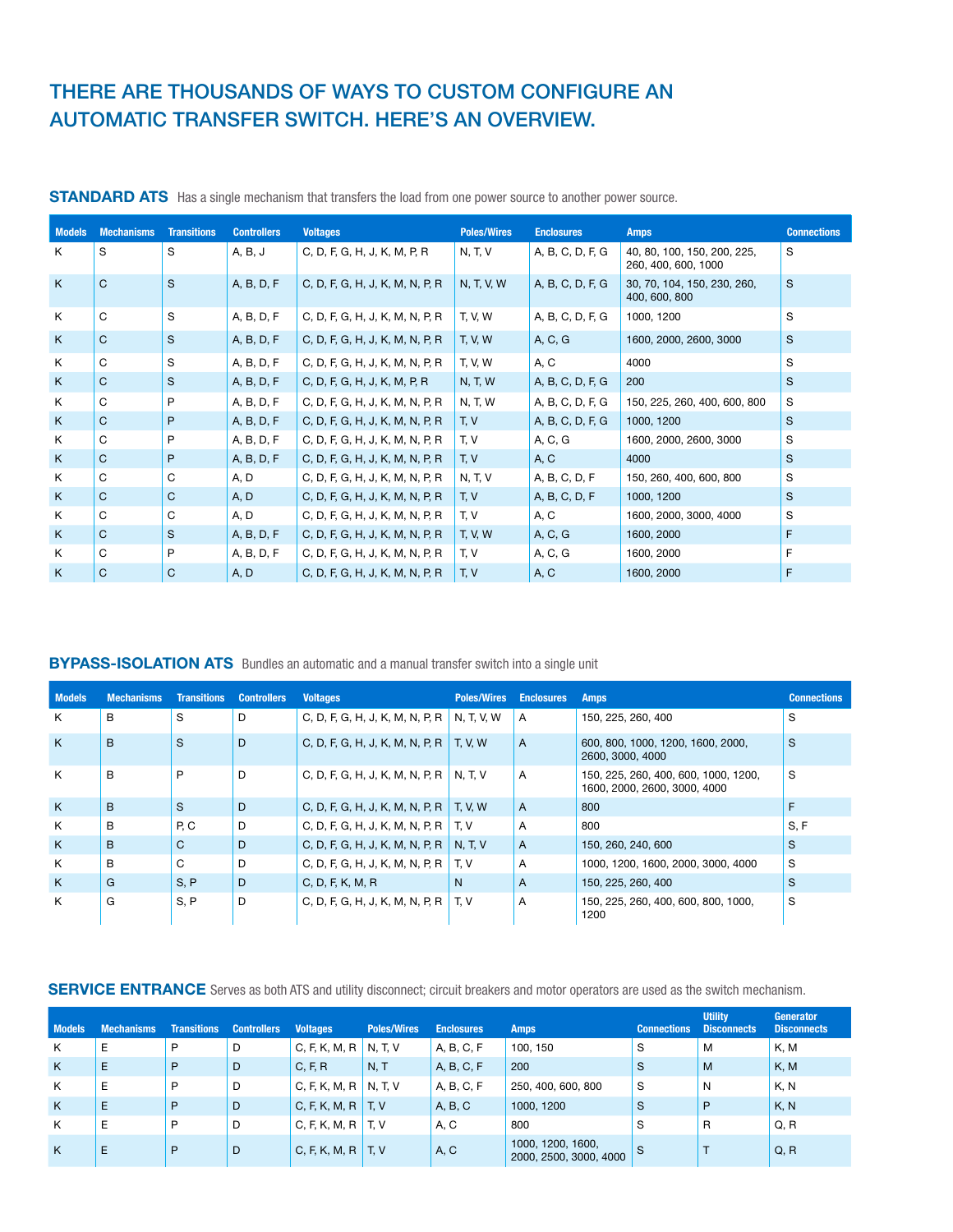### DECISION-MAKER. MPAC CONTROLLERS Three options. Endless solutions.



#### MPAC750

Control critical system settings with a no-frills controller that gets the job done. Set time delays, create a system exercise and transfer loads as required.



A customizable solution for your specific application. The ATS1200 gives you full control of system behavior including extended I/O to customize your needs.



#### MPAC1200 MPAC1500

When you need to manage your loads, use your system as a prime power application or have a backup for your backup (i.e., a three-source system); this controller gets the job done.

| <b>Voltage and Frequency Settings</b>         |                                  |                                  |                               |
|-----------------------------------------------|----------------------------------|----------------------------------|-------------------------------|
| Pickup / Dropout normal source voltage        | Programmable                     | Programmable                     | Programmable                  |
| Pickup / Dropout emergency source voltage     |                                  | Programmable                     | Programmable                  |
| <b>Frequency selection</b>                    | 50/60 Hz                         | 50/60 Hz                         | 50/60 Hz                      |
| Pickup / Dropout normal source frequency      |                                  |                                  | Programmable                  |
| Pickup / Dropout emergency source frequency   |                                  | Programmable                     | Programmable                  |
| Overvoltage trip                              |                                  | Programmable                     | Programmable                  |
| Overfrequency trip                            |                                  | Programmable                     | Programmable                  |
| Normal and emergency voltage unbalance        |                                  | Standard                         | Standard                      |
| Inphase monitor                               | Standard                         | Standard                         | Standard                      |
| <b>Transfer commit</b>                        |                                  | Standard                         | Standard                      |
| Phase rotation sensing                        |                                  | Standard                         | Standard                      |
| <b>Time Delays and Configuration Settings</b> |                                  |                                  |                               |
| Transfer to emergency / Transfer to normal    | Programmable                     | Programmable                     | Programmable                  |
| Engine cooldown                               | Fixed                            | Programmable                     | Programmable                  |
| Generator exerciser                           | 7-Day                            | 21 exercise events               | 21 exercise events            |
| Remote peak shave                             |                                  | Standard                         | Standard                      |
| Start-time delay                              | Programmable<br>(emergency only) | Programmable<br>(emergency only) | Programmable                  |
| <b>Fail to acquire</b>                        | Programmable<br>(emergency only) | Programmable<br>(emergency only) | Programmable                  |
| <b>Communications</b>                         |                                  |                                  |                               |
| <b>RS-485</b>                                 | Standard                         | Standard                         | Standard                      |
| <b>Ethernet</b>                               | Optional                         | Optional                         | Standard                      |
| <b>Accessories</b>                            |                                  |                                  |                               |
| Programmable engine exerciser                 | Optional external device         | Standard                         | Standard                      |
| Extended I/O                                  |                                  | Optional<br>(Up to 4 modules)    | Optional<br>(Up to 4 modules) |
| Digital meter                                 |                                  | Optional                         | Optional                      |
| Source priority selector                      |                                  | Optional                         | Optional                      |
| Extended engine start-time delay              |                                  | Optional                         | Optional                      |
| <b>Controller disconnect switch</b>           | Optional                         | Optional                         | Optional                      |
| <b>Load shed</b>                              |                                  | Optional                         | Optional                      |
| <b>Load control</b>                           |                                  | Time-based                       | Time- or current-based        |
| Three-source system                           |                                  |                                  | Standard                      |
| Prime power                                   |                                  |                                  | Standard                      |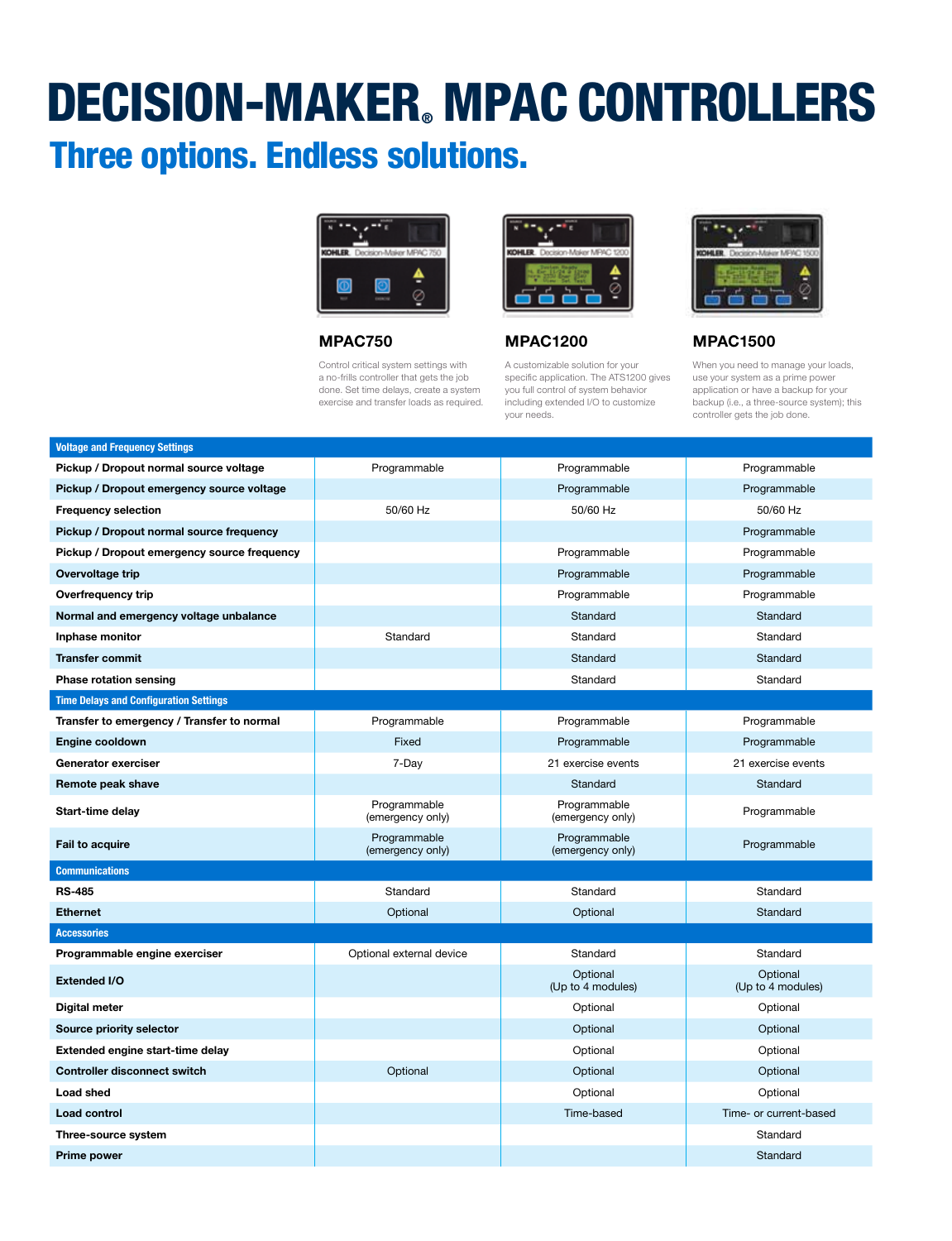### THE ATS LINEUP Peace of mind starts here.

Bridging the gap between loss of utility and standby power is no small task. KOHLER. automatic transfer switches (ATS) are designed to meet that challenge, distributing power to feed the critical loads of your facility.

Every transfer switch needs a controller to ensure transfer of power from utility to generator and back again. KOHLER Decision-Maker MPAC controllers offer clear choices in matching function to application.

#### STANDARD FEATURES

#### Multiple Applications

Find the perfect option. KOHLER automatic transfer switches are available in standard, bypass-isolation and service-entrance configurations with open, closed and programmed transition operating modes, from 30 to 4000 amps.

#### Seamless System Integration

Everything works together. KOHLER transfer switches are designed to interface perfectly with KOHLER generators and paralleling switchgear.

#### Advanced Communications

Every transfer switch comes fully loaded with the technology to do the job. Ethernet and Modbus communications capabilities are available.

#### Certified Packages

Transfer switches are UL-listed and have CSA and IBC certifications available.







*Standard ATS Service-Entrance ATS Bypass-Isolation ATS*